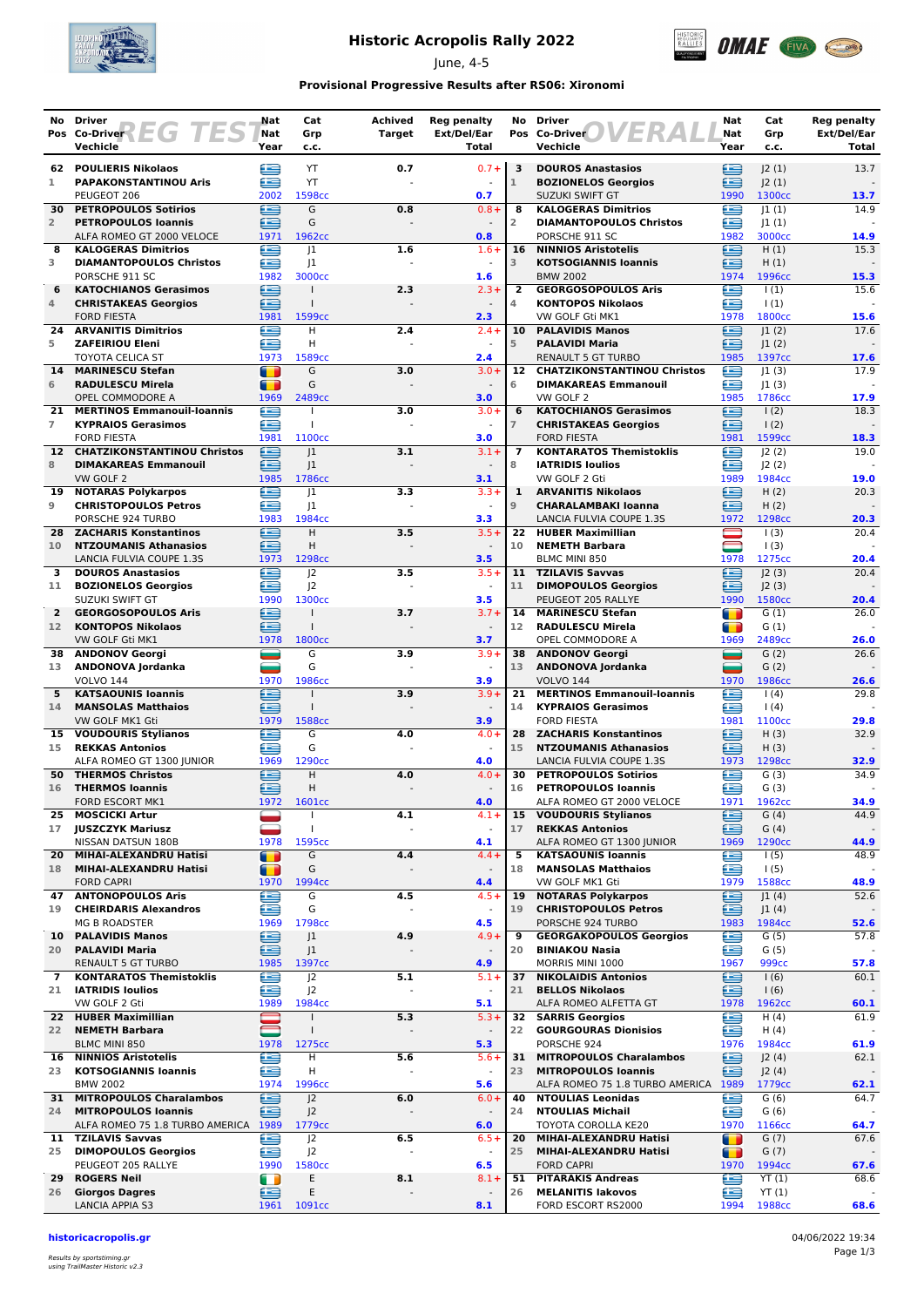

# **Historic Acropolis Rally 2022**

June, 4-5



## **Provisional Progressive Results after RS06: Xironomi**

| No.      | <b>Driver</b><br>Pos Co-Driver $\left\{\begin{array}{c c} \hline \end{array}\right\}$<br><b>TES</b> | Nat<br>Nat | Cat<br>Grp                | Achived<br><b>Target</b> | <b>Reg penalty</b><br>Ext/Del/Ear | No       | <b>Driver</b><br>ER<br>Pos Co-Driver                       | Nat<br>Nat | Cat<br>Grp      | <b>Reg penalty</b><br>Ext/Del/Ear |
|----------|-----------------------------------------------------------------------------------------------------|------------|---------------------------|--------------------------|-----------------------------------|----------|------------------------------------------------------------|------------|-----------------|-----------------------------------|
|          | Vechicle                                                                                            | Year       | c.c.                      |                          | <b>Total</b>                      |          | Vechicle                                                   | Year       | c.c.            | Total                             |
| 1        | <b>ARVANITIS Nikolaos</b>                                                                           | £          | H                         | 8.4                      | $8.4 +$                           | 25       | <b>MOSCICKI Artur</b>                                      | ▃          | 1(7)            | 69.5                              |
| 27       | <b>CHARALAMBAKI Ioanna</b>                                                                          | œ          | н                         |                          |                                   | 27       | <b>JUSZCZYK Mariusz</b>                                    | ▀          | 1(7)            |                                   |
|          | LANCIA FULVIA COUPE 1.3S                                                                            | 1972       | 1298cc                    |                          | 8.4                               |          | NISSAN DATSUN 180B                                         | 1978       | 1595cc          | 69.5                              |
| 28       | 32 SARRIS Georgios<br><b>GOURGOURAS Dionisios</b>                                                   | ≘<br>∈     | H.<br>H                   | 8.5                      | $8.5+$                            | 47<br>28 | <b>ANTONOPOULOS Aris</b><br><b>CHEIRDARIS Alexandros</b>   | œ<br>≘     | G(8)<br>G(8)    | 88.7                              |
|          | PORSCHE 924                                                                                         | 1976       | 1984cc                    |                          | 8.5                               |          | <b>MG B ROADSTER</b>                                       | 1969       | 1798cc          | 88.7                              |
| 43       | <b>VLACHOS Christos</b>                                                                             | œ          | E                         | 10.3                     | $10.3+$                           | 61       | <b>BENOS Aggelos</b>                                       | ≘          | YT(2)           | 116.6                             |
| 29       | PETROPOULOU Effrosyni                                                                               | æ          | E                         |                          | $\overline{\phantom{a}}$          | 29       | <b>BENOS Panos</b>                                         | ≘          | YT(2)           |                                   |
| 9        | ALFA ROMEO GIULIETTA 750 SPIDER<br><b>GEORGAKOPOULOS Georgios</b>                                   | 1960<br>€  | 1290cc<br>G               | 10.8                     | 10.3<br>$10.8 +$                  | 57       | ALFA ROMEO SPIDER S4<br><b>MORAITIS Nikolaos</b>           | 1992<br>⋐  | 1962cc<br>1(8)  | 116.6<br>118.9                    |
| 30       | <b>BINIAKOU Nasia</b>                                                                               | ≘          | G                         |                          |                                   | 30       | <b>CHATZIKONSTANTINOU loannis</b>                          | œ          | 1(8)            |                                   |
|          | MORRIS MINI 1000                                                                                    | 1967       | 999 <sub>cc</sub>         |                          | 10.8                              |          | LADA BA3 2101                                              | 1979       | 1198cc          | 118.9                             |
| 51       | <b>PITARAKIS Andreas</b>                                                                            | £          | YT                        | 10.8                     | $10.8 +$                          | 26       | <b>PAPANDREOU Dimitrios</b>                                | œ          | H(5)            | 143.8                             |
| 31       | <b>MELANITIS lakovos</b><br>FORD ESCORT RS2000                                                      | e<br>1994  | YT<br>1988cc              |                          | 10.8                              | 31       | <b>LOUVARIS Konstantinos</b><br>BMW <sub>E21</sub>         | ∈<br>1976  | H(5)<br>1575cc  | 143.8                             |
| 57       | <b>MORAITIS Nikolaos</b>                                                                            | ⊟          |                           | 11.3                     | $11.3+$                           | 54       | <b>CHATZICHRISTOU Anastasios</b>                           | £          | 2(5)            | 153.0                             |
| 32       | <b>CHATZIKONSTANTINOU loannis</b>                                                                   | £          |                           |                          |                                   | 32       | <b>THEOPHANOPOULOS Dimitrios</b>                           | œ          | J2(5)           |                                   |
|          | LADA BA3 2101                                                                                       | 1979       | 1198cc                    |                          | 11.3                              |          | NISSAN BLUEBIRD                                            | 1990       | 1598cc          | 153.0                             |
| 37<br>33 | <b>NIKOLAIDIS Antonios</b><br><b>BELLOS Nikolaos</b>                                                | €<br>æ     | $\mathbf{I}$              | 11.5                     | $11.5+$                           | 55<br>33 | <b>SAKELARIADIS Georgios</b><br><b>GENERALIS Nikolaos</b>  | £<br>œ     | 2(6) <br>J2(6)  | 158.9                             |
|          | ALFA ROMEO ALFETTA GT                                                                               | 1978       | 1962cc                    |                          | 11.5                              |          | TOYOTA COROLLA 1.6 Gti                                     | 1989       | 1587cc          | 158.9                             |
| 40       | <b>NTOULIAS Leonidas</b>                                                                            | £          | G                         | 11.6                     | $11.6+$                           | 33       | <b>PAPADAKIS Ilias</b>                                     | œ          | G(9)            | 177.0                             |
| 34       | <b>NTOULIAS Michail</b>                                                                             | ≘          | G                         |                          |                                   | 34       | <b>PAPADAKI Virginia</b>                                   | œ          | G(9)            |                                   |
| 33.      | <b>TOYOTA COROLLA KE20</b><br><b>PAPADAKIS Ilias</b>                                                | 1970<br>œ  | 1166cc<br>G               | 12.5                     | 11.6<br>$12.5+$                   | 56       | PORSCHE 911 T TARGA<br><b>PSACHOS Dimitrios</b>            | 1971<br>≘  | 2195cc<br>H(6)  | 177.0<br>238.8                    |
|          | 35 PAPADAKI Virginia                                                                                | œ          | G                         |                          | $\sim$                            | 35       | <b>POLITIS Ioannis</b>                                     | ≘          | H(6)            |                                   |
|          | PORSCHE 911 T TARGA                                                                                 | 1971       | 2195cc                    |                          | 12.5                              |          | FIAT 128 RALLY                                             | 1973       | 1301cc          | 238.8                             |
| 46       | <b>BALANOU Elisavet</b>                                                                             | ఆ          | G                         | 15.4                     | $15.4+$                           | 24       | <b>ARVANITIS Dimitrios</b>                                 | e          | H(7)            | 242.8                             |
| 36       | PAPAIOANNOU AIKATERINI<br><b>VW 1500</b>                                                            | æ<br>1969  | G<br>1495cc               |                          | 15.4                              | 36       | <b>ZAFEIRIOU Eleni</b><br><b>TOYOTA CELICA ST</b>          | œ<br>1973  | H(7)<br>1589cc  | 242.8                             |
| 39.      | <b>PITARAKIS Georgios</b>                                                                           | œ          | 1                         | 17.1                     | $17.1+$                           | 29       | <b>ROGERS Neil</b>                                         | m          | E(1)            | 362.0                             |
| 37       | <b>MELANITIS Ilias</b>                                                                              | ≘          | 1                         |                          |                                   | 37       | <b>Giorgos Dagres</b>                                      | ≘          | E(1)            |                                   |
|          | FORD ESCORT RS1600i                                                                                 | 1985       | 1587cc                    |                          | 17.1                              |          | <b>LANCIA APPIA S3</b>                                     | 1961       | 1091cc          | 362.0                             |
| 59<br>38 | <b>KARAMPELAS Ilias</b><br><b>CHASIOTIS Fanis</b>                                                   | ≘<br>∈     | G<br>G                    | 18.6                     | $18.6+$                           | 39<br>38 | <b>PITARAKIS Georgios</b><br><b>MELANITIS Ilias</b>        | œ<br>œ     | 1(5) <br> 1(5)  | 407.1                             |
|          | <b>VW 1200</b>                                                                                      | 1967       | 1192cc                    |                          | 18.6                              |          | FORD ESCORT RS1600i                                        | 1985       | 1587cc          | 407.1                             |
| 61       | <b>BENOS Aggelos</b>                                                                                | €          | YT                        | 19.4                     | $19.4 +$                          | 62       | <b>POULIERIS Nikolaos</b>                                  | e          | YT(3)           | 522.0                             |
| 39       | <b>BENOS Panos</b>                                                                                  | æ          | YT                        |                          |                                   | 39       | <b>PAPAKONSTANTINOU Aris</b>                               | œ          | YT(3)           |                                   |
| 41       | ALFA ROMEO SPIDER S4<br><b>PETROU Eleftherios</b>                                                   | 1992<br>≘  | 1962cc<br>H.              | 25.2                     | 19.4<br>$25.2 +$                  | 35       | PEUGEOT 206<br><b>TZAVARAS Georgios</b>                    | 2002<br>œ  | 1598cc<br>G(10) | 522.0<br>557.4                    |
| 40       | <b>DIMAKOPOULOS Konstantinos</b>                                                                    | ≘          | Н                         |                          |                                   | 40       | <b>BEKAS Konstantinos</b>                                  | œ          | G(10)           |                                   |
|          | ALFA ROMEO ALFETTA GT                                                                               | 1976       | 1779 <sub>cc</sub>        |                          | 25.2                              |          | BMW 1600-2                                                 | 1970       | 1575cc          | 557.4                             |
| 26       | <b>PAPANDREOU Dimitrios</b>                                                                         | £          | H                         | 27.6                     | $27.6+$                           | 27       | <b>TSEKERIS Alexandros</b>                                 | £          | G(11)           | 589.5                             |
| 41       | <b>LOUVARIS Konstantinos</b><br>BMW E21                                                             | £<br>1976  | Η<br>1575cc               |                          | $\omega$<br>27.6                  | 41       | <b>AFENTAKIS Gerasimos</b><br>BMW 1600-2                   | œ<br>1969  | G(11)<br>1575cc | 589.5                             |
| 54       | <b>CHATZICHRISTOU Anastasios</b>                                                                    | €          | J <sub>2</sub>            | 29.2                     | $29.2 +$                          | 53       | <b>ANDRIOPOULOS Miltiadis</b>                              | ≘          | J2(7)           | 665.0                             |
| 42       | <b>THEOPHANOPOULOS Dimitrios</b>                                                                    | ఆ          | J <sub>2</sub>            |                          |                                   | 42       | <b>DONTA Ismini-Niki</b>                                   | œ          | J2(7)           |                                   |
|          | NISSAN BLUEBIRD                                                                                     | 1990       | 1598cc                    |                          | 29.2<br>$32.9+$                   |          | TOYOTA COROLLA AE92<br><b>VLACHOS Christos</b>             | 1989       | 1598cc          | 665.0                             |
| 43       | 27 TSEKERIS Alexandros<br><b>AFENTAKIS Gerasimos</b>                                                | œ<br>£     | G<br>G                    | 32.9                     |                                   | 43<br>43 | PETROPOULOU Effrosyni                                      | ≘<br>≘     | E(2)<br>E(2)    | 705.5                             |
|          | BMW 1600-2                                                                                          | 1969       | 1575cc                    |                          | 32.9                              |          | ALFA ROMEO GIULIETTA 750 SPIDER                            | 1960       | 1290cc          | 705.5                             |
|          | <b>49 VYTOGIANNIS Georgios</b>                                                                      | œ          | J <sup>2</sup>            | 41.3                     | $41.3+$                           | 41       | <b>PETROU Eleftherios</b>                                  | œ          | H(8)            | 801.0                             |
| 44       | <b>VYTOGIANNIS Nikolaos</b><br>PORSCHE 911                                                          | ఆ<br>1988  | J2<br>3125cc              |                          | $\blacksquare$<br>41.3            | 44       | <b>DIMAKOPOULOS Konstantinos</b><br>ALFA ROMEO ALFETTA GT  | £<br>1976  | H(8)<br>1779cc  | 801.0                             |
|          | <b>42 LAGIOS Miltiadis</b>                                                                          | e          | Ε                         | 44.7                     | $44.7 +$                          | 50       | <b>THERMOS Christos</b>                                    | ≘          | H(9)            | 822.5                             |
| 45       | <b>KOUTSIS Ioannis</b>                                                                              | œ          | E                         |                          |                                   | 45       | <b>THERMOS loannis</b>                                     | ≘          | H(9)            |                                   |
|          | MERCEDES BENZ W191 / 170DS                                                                          | 1953       | 1783cc                    |                          | 44.7                              |          | FORD ESCORT MK1                                            | 1972       | 1601cc          | 822.5                             |
| 56<br>46 | <b>PSACHOS Dimitrios</b><br><b>POLITIS Ioannis</b>                                                  | ∈<br>∈     | н<br>н                    | 45.2                     | $45.2 +$                          | 49<br>46 | <b>VYTOGIANNIS Georgios</b><br><b>VYTOGIANNIS Nikolaos</b> | ≘<br>œ     | J2(8)<br>J2(8)  | 887.8                             |
|          | FIAT 128 RALLY                                                                                      | 1973       | 1301cc                    |                          | 45.2                              |          | PORSCHE 911                                                | 1988       | 3125cc          | 887.8                             |
|          | 55 SAKELARIADIS Georgios                                                                            | €          | J <sup>2</sup>            | 46.6                     | $46.6+$                           | 59       | <b>KARAMPELAS Ilias</b>                                    | ≘          | G(12)           | 945.9                             |
| 47       | <b>GENERALIS Nikolaos</b>                                                                           | ≘          | J <sup>2</sup>            |                          |                                   | 47       | <b>CHASIOTIS Fanis</b>                                     | ≘          | G(12)           |                                   |
|          | TOYOTA COROLLA 1.6 Gti<br>53 ANDRIOPOULOS Miltiadis                                                 | 1989<br>e  | 1587cc<br>J <sup>2</sup>  | 1:33.8                   | 46.6<br>$93.8+$                   | 58       | <b>VW 1200</b><br><b>KOSMAS Aristotelis</b>                | 1967<br>œ  | 1192cc<br>J1(6) | 945.9<br>973.7                    |
| 48       | <b>DONTA Ismini-Niki</b>                                                                            | ∈          | J <sup>2</sup>            |                          |                                   | 48       | <b>KONTOS Stefanos</b>                                     | œ          | J1(6)           |                                   |
|          | TOYOTA COROLLA AE92                                                                                 | 1989       | 1598cc                    |                          | 93.8                              |          | MERCEDES BENZ 500 SEC                                      | 1984       | 4973cc          | 973.7                             |
|          | 36 KOLAITIS Spyridon                                                                                | £<br>£     | н<br>H                    | 2:44.8                   | $164.8+$                          | 46       | <b>BALANOU Elisavet</b>                                    | ≘<br>≘     | G(13)           | 1020.2                            |
| 49       | <b>PAVLAKIS Emmanouil</b><br><b>BMW 2002</b>                                                        | 1974       | 1990cc                    | $\blacksquare$           | $\overline{\phantom{a}}$<br>164.8 | 49       | PAPAIOANNOU AIKATERINI<br><b>VW 1500</b>                   | 1969       | G(13)<br>1495cc | 1020.2                            |
| 68       | <b>MAMASIS Georgios</b>                                                                             | ∈          | mD                        | 3:03.7                   | $183.7+$                          | 42       | <b>LAGIOS Miltiadis</b>                                    | œ          | E(3)            | 1050.7                            |
| 50       |                                                                                                     |            | Moto                      |                          | $\overline{\phantom{a}}$          | 50       | <b>KOUTSIS Ioannis</b>                                     | œ          | E(3)            |                                   |
|          | BSA WM20<br>35 TZAVARAS Georgios                                                                    | 1941<br>e  | <b>500cc</b><br>G         | 4:45.6                   | 183.7<br>$285.6+$                 | 34       | MERCEDES BENZ W191 / 170DS<br><b>TSIMIS Dimitrios</b>      | 1953<br>∈  | 1783cc<br>G(14) | 1050.7<br>1269.2                  |
| 51       | <b>BEKAS Konstantinos</b>                                                                           | ఆ          | G                         |                          |                                   | 51       | KASOUNI / TSIMI Theodora                                   | ≘          | G(14)           |                                   |
|          | BMW 1600-2                                                                                          | 1970       | 1575cc                    |                          | 285.6                             |          | MERCEDES BENZ W113 / 230 SL                                | 1966       | 2306cc          | 1269.2                            |
| 76       | <b>TZANETOS Nikolaos</b>                                                                            | œ          | mG                        | 7:43.9                   | $463.9+$                          | 17       | <b>TSIOGKAS Christos</b>                                   | ≘          | G(15)           | 1287.1                            |
| 52       | HONDA CB350F                                                                                        | 1973       | Moto<br>350 <sub>cc</sub> |                          | 463.9                             | 52       | <b>KOLLIOPOULOS Sotirios</b><br>FORD ESCORT MK1 RS200      | £<br>1968  | G(15)<br>1998cc | 1287.1                            |
|          |                                                                                                     |            |                           |                          |                                   |          |                                                            |            |                 |                                   |